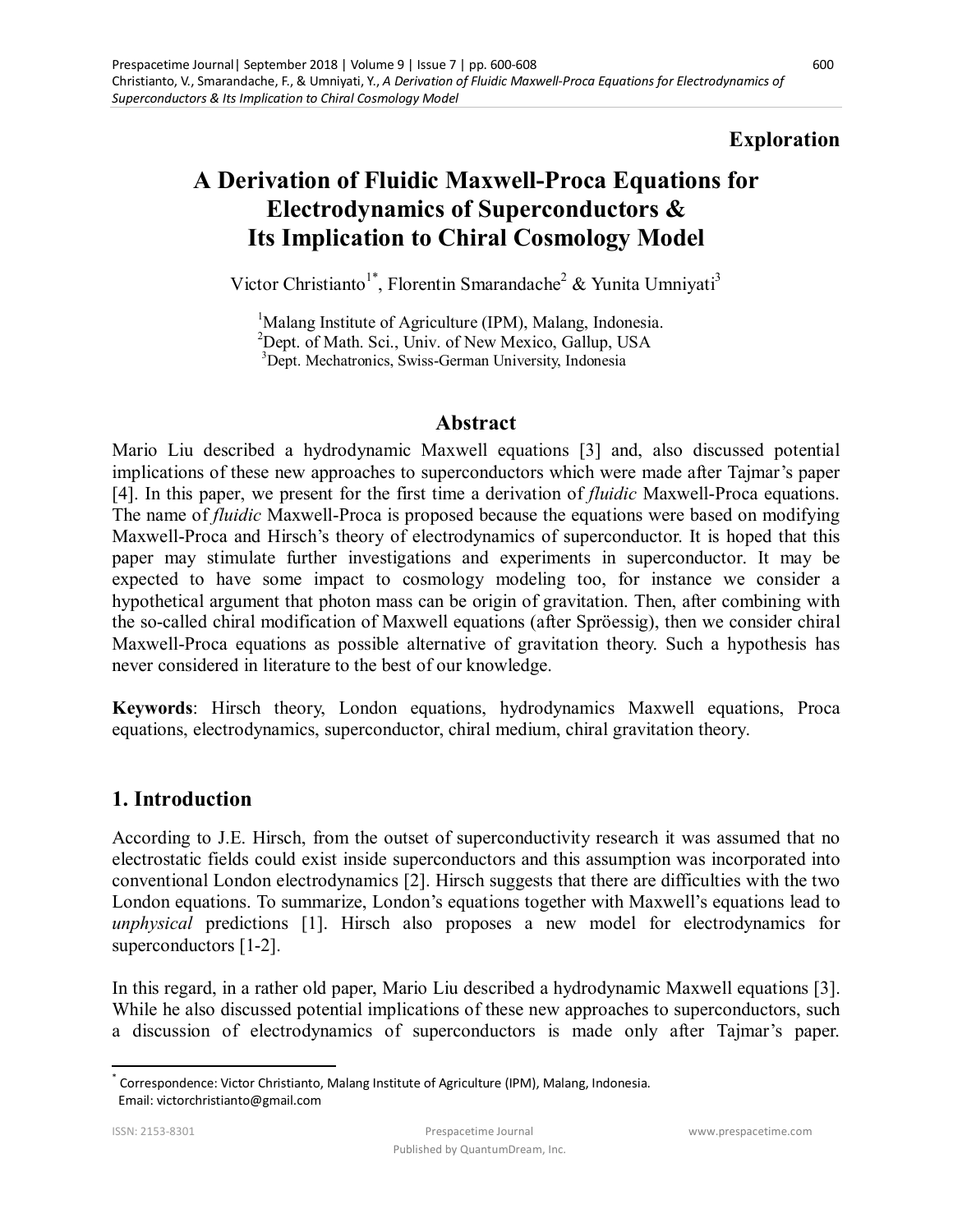Therefore, in this paper we present for the first time a derivation of *fluidic* Maxwell-Proca equations. The name of Maxwell-Proca is proposed because the equations were based on modifying Maxwell-Proca and Hirsch's theory of electrodynamics of superconductor.

Therefore, the aim of the present paper is to propose a version of *fluidic* Maxwell-Proca model for electrodynamics of superconductor. It is hoped that this paper may stimulate further investigations and experiments in particular for fractal superconductor. It may be expected to have some impact to cosmology modeling too, which will be discussed in the last section.

### **2. Hirsch's proposed revision of London's equations**

According to J.E. Hirsch, from the outset of superconductivity research it was assumed that no electrostatic fields could exist inside superconductors and this assumption was incorporated into conventional London electrodynamics.[2] Hirsch suggests that there are difficulties with the two London equations. Therefore he concludes that London's equations together with Maxwell's equations lead to *unphysical* predictions.[1] However he still uses four- vectors J and A according to Maxwell's equations:

$$
\Box^2 A = -\frac{4\pi}{c} J,\tag{1}
$$

and

$$
J - J_0 = -\frac{c}{4\pi\lambda_L^2} (A - A_0).
$$
 (2)

Therefore, Hirsch proposes a new fundamental equation for electrodynamics for superconductors as follows: [1]

$$
\Box^2 (A - A_0) = \frac{1}{\lambda_L^2} (A - A_0),
$$
\n(3a)

where

- London penetration depth  $\lambda_L$  is defined as follows: [2]

$$
\frac{1}{\lambda_L^2} = \frac{4\pi n_s e^2}{m_e c^2},
$$
\n(3b)

And d'Alembertian operator is defined as: [1]

$$
\Box^2 = \nabla^2 - \frac{1}{c^2} \frac{\partial^2}{\partial_t^2} \ . \tag{3c}
$$

Then he proposes the following equations: [1]

-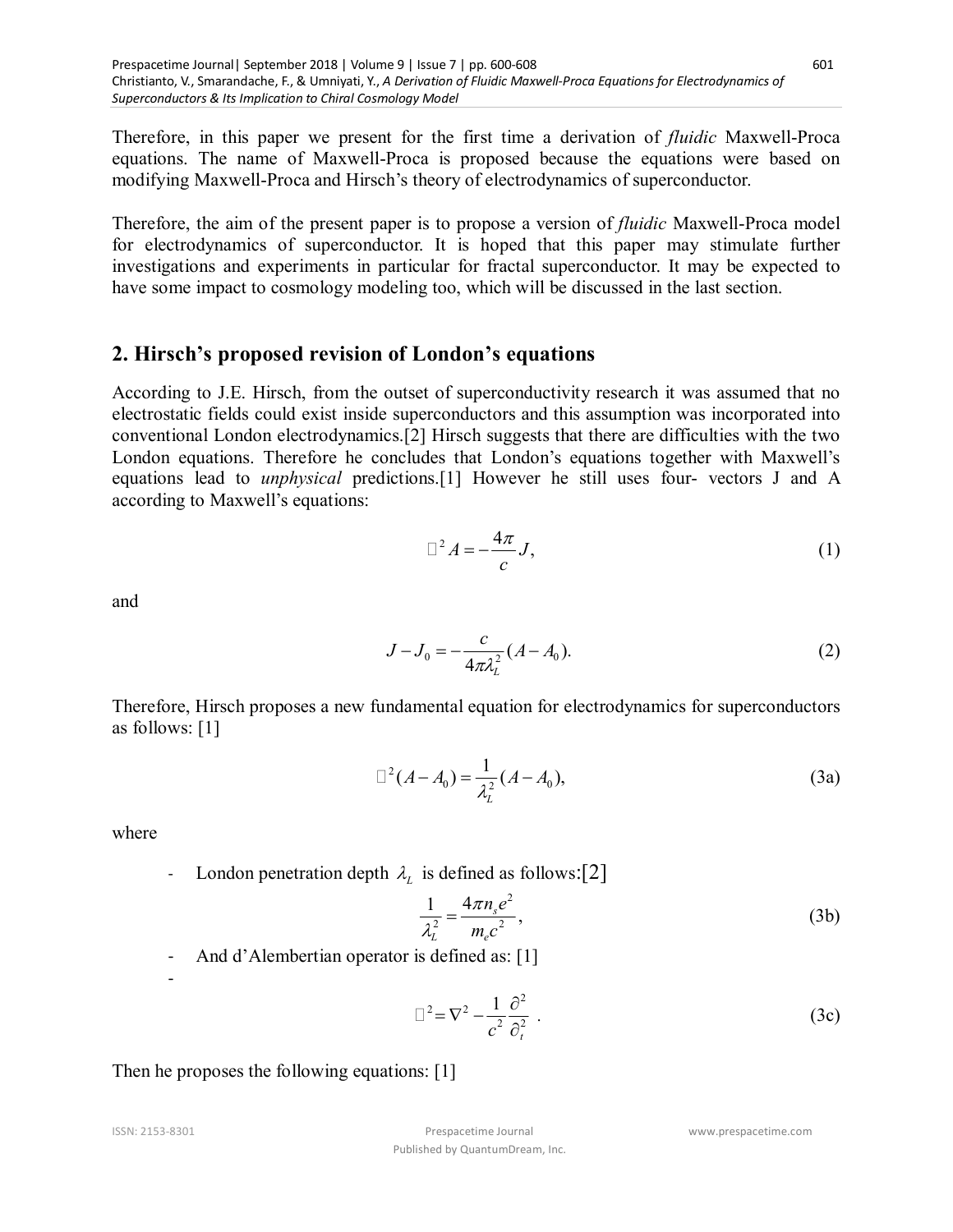Prespacetime Journal| September 2018 | Volume 9 | Issue 7 | pp. 600-608 Christianto, V., Smarandache, F., & Umniyati, Y., *A Derivation of Fluidic Maxwell-Proca Equations for Electrodynamics of Superconductors & Its Implication to Chiral Cosmology Model* 

$$
\Box^2 (F - F_0) = \frac{1}{\lambda_L^2} (F - F_0),\tag{4}
$$

and

$$
\Box^2 (J - J_0) = \frac{1}{\lambda_L^2} (J - J_0),\tag{5}
$$

where F is the usual electromagnetic field tensor and  $F_0$  is the field tensor with entries  $E_0$  $\overline{\phantom{a}}$ F is the usual electromagnetic field tensor and  $F_0$  is the field tensor with entries  $E_0$  and 0 from *E* and *B* respectively when expressed in the reference frame at rest with respect to the ions.

Proca equations can be considered as an extension of Maxwell equations, and they have been derived in various ways, see for instance [4, 6, 7]. It can be shown that Proca equations can be derived from first principles [6], and also that Proca equations may have link with Klein-Gordon equation [7]. However, in this paper we will not attempt to re-derive Proca equations. Instead, I will use Proca equations as described in [6].

In the meantime, it is known that Proca equations can also be used to describe electrodynamics of superconductors, see [4]-[8]. The difference between Proca and Maxwell equations is that Maxwell equations and Lagrangian are based on the hypothesis that the photon has zero mass, but the Proca's Lagrangian is obtained by adding mass term to Maxwell's Lagrangian.[17] Therefore, the Proca equation can be written as follows:[17]

$$
\partial_{\mu}F^{\mu\nu} + m_{\nu}^2 A_{\nu} = \frac{4\pi}{c}J^{\nu},\qquad(6a)
$$

where *m*  $\mathcal{C}$  $\frac{\omega}{\omega}$  is the inverse of the Compton wavelength associated with photon mass. [17] In terms of the vector potentials, equation (6a) can be written as [17]:

$$
(\Box + m_{\gamma})A_{\mu} = \frac{4\pi}{c}J_{\mu}.
$$
 (6b)

Similarly, according to Kruglov [15] the Proca equation for a free particle processing the mass m can be written as follows:

$$
\partial_{\nu}\varphi_{\mu\nu}(x) + m^2\varphi_{\mu}(x) = 0, \tag{7}
$$

Now, the similarity between equations (1) and (6b) are remarkable with exception that equation (1) is in quadratic form. Therefore we propose to consider a modified form of Hirsch's model as follows:

$$
(\Box^2 - m_\gamma^2)(F - F_0) = \frac{1}{\lambda_L^2}(F - F_0),
$$
\n(8a)

and

ISSN: 2153-8301 Prespacetime Journal Published by QuantumDream, Inc. www.prespacetime.com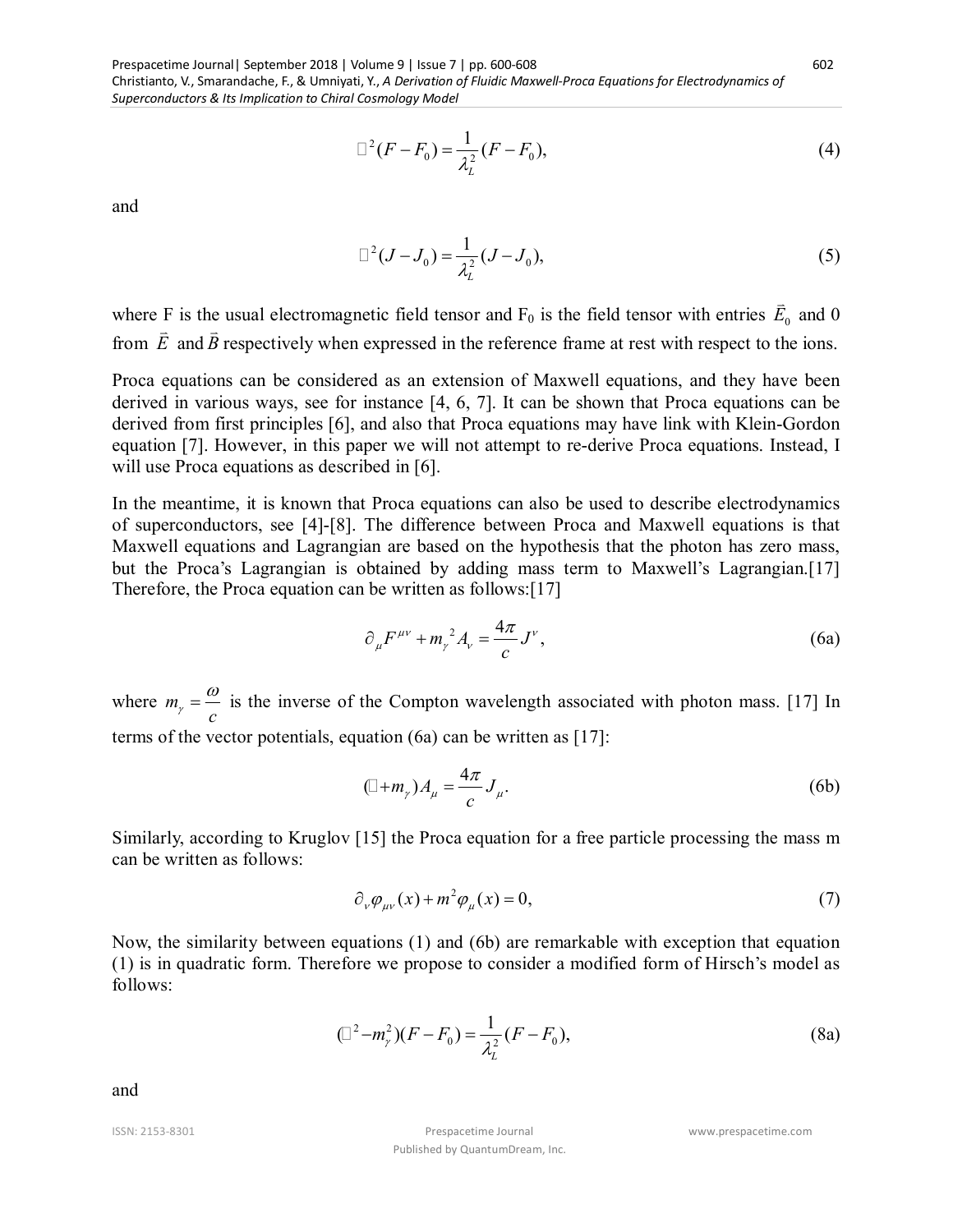$$
(\Box^2 - m_\gamma^2)(J - J_0) = \frac{1}{\lambda_L^2}(J - J_0).
$$
 (8b)

The relevance of the proposed new equations in lieu of (4)-(5) should be verified by experiments with superconductors [16]. For convenience, the equations (8a)-(8b) can be given a name: Maxwell-Proca-Hirsch equations.

#### **3. Fluidic Maxwell-Proca Equations**

In this regard, in a rather old paper, Mario Liu described a hydrodynamic Maxwell equations.[3] While he also discussed potential implications of these new approaches to superconductors, such a discussion of electrodynamics of superconductors is made only after Tajmar's paper. Therefore, in this section we present for the first time a derivation of *fluidic* Maxwell-Proca equations.

According to Blackledge, Proca equations can be written as follows [7]:

$$
\nabla \cdot \vec{E} = \frac{\rho}{\varepsilon_0} - \kappa^2 \phi, \qquad (9)
$$

$$
\nabla \cdot \vec{B} = 0, \qquad (10)
$$

$$
\nabla \times \vec{E} = -\frac{\partial \vec{B}}{\partial t},\qquad(11)
$$

$$
\nabla \times \vec{B} = \mu_0 \vec{j} + \varepsilon_0 \mu_0 \frac{\partial \vec{E}}{\partial t} + \kappa^2 \vec{A},
$$
\n(12)

where:

$$
\nabla \phi = -\frac{\partial \vec{A}}{\partial t} - \vec{E},\qquad(13)
$$

$$
\vec{B} = \nabla \times \vec{A},\tag{14}
$$

$$
\kappa = \frac{mc_0}{\hbar} \,. \tag{15}
$$

Therefore, by using the definitions in equations  $(9)-(12)$ , and by comparing with hydrodynamic Maxwell equations of Liu [3, eq. 2], now we can arrive at *fluidic* Maxwell-Proca equations, as follows:

$$
\nabla \cdot \vec{E} = \frac{\rho}{\varepsilon_0} - \kappa^2 \phi, \qquad (16)
$$

ISSN: 2153-8301 Prespacetime Journal Published by QuantumDream, Inc. www.prespacetime.com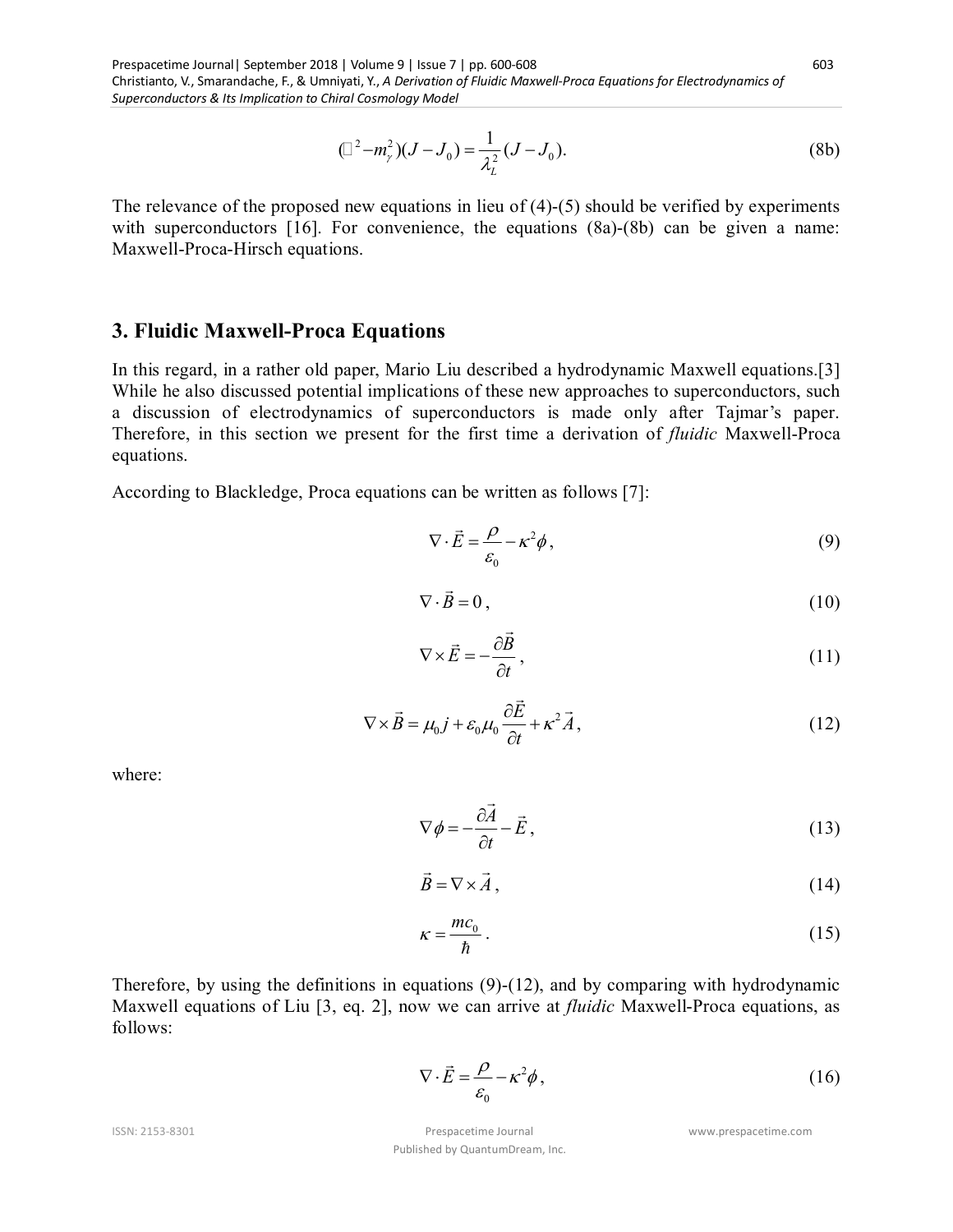Prespacetime Journal| September 2018 | Volume 9 | Issue 7 | pp. 600-608 Christianto, V., Smarandache, F., & Umniyati, Y., *A Derivation of Fluidic Maxwell-Proca Equations for Electrodynamics of Superconductors & Its Implication to Chiral Cosmology Model* 

$$
\nabla \cdot \vec{B} = 0, \qquad (17)
$$

$$
\dot{B} = -\nabla \times E - \nabla \times (\hat{\beta} \nabla \times H_0),\tag{18}
$$

$$
\varepsilon_0 \mu_0 \dot{E} = \nabla \times B - \mu_0 j - \kappa^2 A - (\hat{\sigma} E_0 + \rho_e v + \hat{\gamma} \nabla T) - \nabla \times (\hat{a} \nabla \times E_0),
$$
\n(19)

where:

$$
\nabla \phi = -\frac{\partial \vec{A}}{\partial t} - \vec{E},\qquad(20)
$$

$$
\vec{B} = \nabla \times \vec{A},\tag{21}
$$

$$
\kappa = \frac{mc_0}{\hbar} \,. \tag{22}
$$

Since according to Blackledge, the Proca equations can be viewed as a *unified wavefield* model of electromagnetic phenomena [7], therefore we can also regard the fluidic Maxwell-Proca equations as a *unified wavefield* model for electrodynamics of superconductor.

Now, having defined fluidic Maxwell-Proca equations, we are ready to write down fluidic Maxwell-Proca-Hirsch equations using the same definition, as follows:

$$
(\Box_a^2 - \kappa^2)(F - F_0) = \frac{1}{\lambda_L^2}(F - F_0),
$$
\n(23)

And

$$
(\Box_a^2 - \kappa^2)(J - J_0) = \frac{1}{\lambda_L^2}(J - J_0),
$$
\n(24)

where

$$
\Box_a^2 = \nabla^{a2} - \frac{1}{c^2} \frac{\partial^{a2}}{\partial_t^{a2}}.
$$
 (25)

As far as we know, the above fluidic Maxwell-Proca equations have never been presented elsewhere before. Provided the above equations can be verified with experiments, they can be used to describe electrodynamics of superconductors.

As a last note, it seems interesting to remark here that Kruglov [15] has derived a square-root of Proca equations as a possible model for hadron mass spectrum, therefore perhaps equations (23)- (25) may be *factorized* too to find out a model for hadron masses. Nonetheless, we leave this problem for future investigations.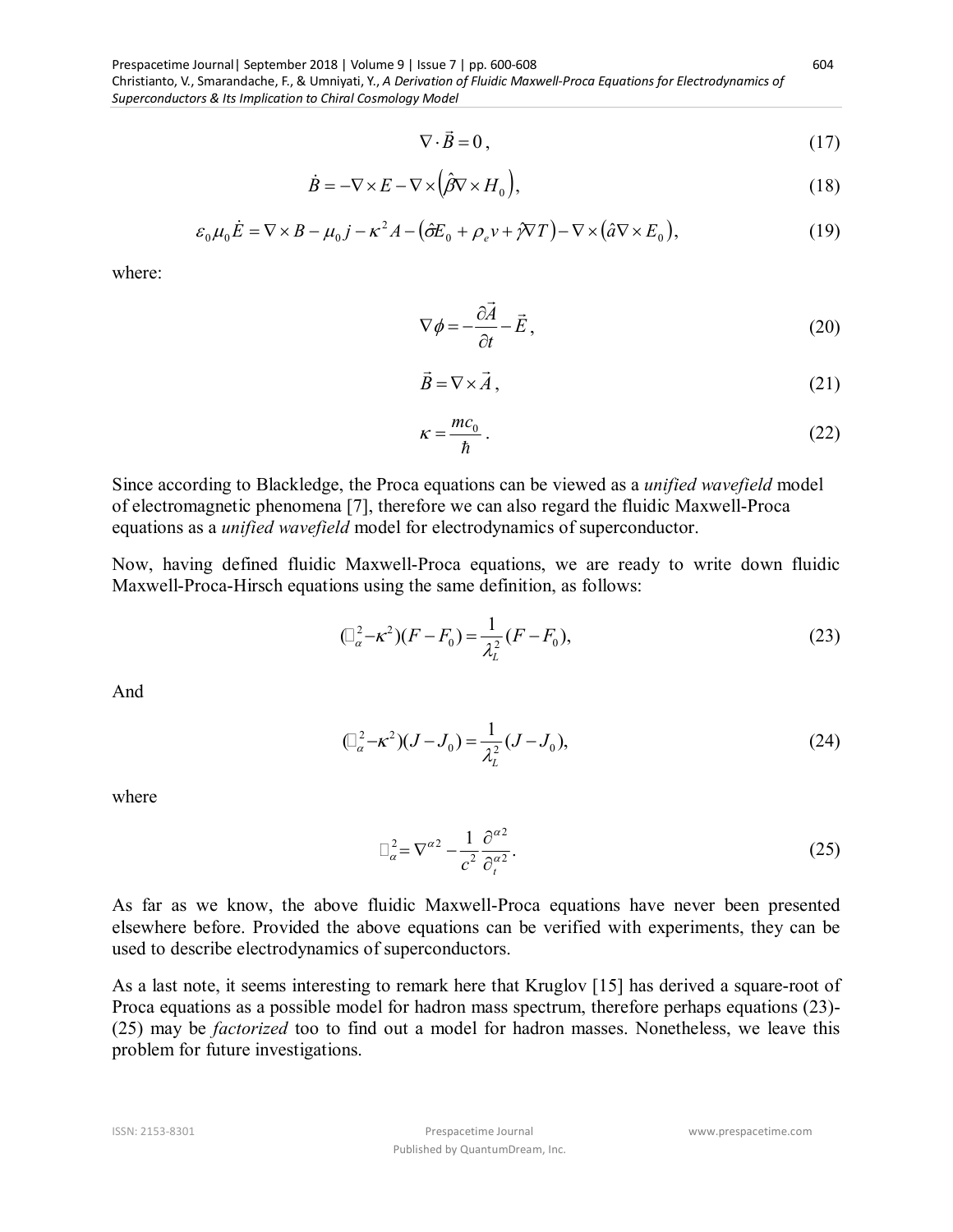### **4. Towards Chiral Cosmology model**

The Maxwell-Proca electrodynamics corresponding to a finite photon mass causes a substantial change of the Maxwell stress tensor and, under certain circumstances, may cause the electromagnetic stresses to act effectively as "*negative pressure*." In a recent paper, Ryutov, Budker, Flambaum suggest that such a negative pressure imitates gravitational pull, and may produce effect similar to gravitation. In the meantime, there are other papers by Longo, Shamir etc. discussing observations indicating handedness of spiral galaxies, which seem to suggest chiral medium at large scale. However, so far there is no derivation of Maxwell-Proca equations in chiral medium.

In a recent paper, Ryutov, Budker, Flambaum suggest that Maxwell-Proca equations may induce a negative pressure imitates gravitational pull, and may produce effect similar to gravitation.[18]

In the meantime, there are other papers by Longo, Shamir etc. discussing observations indicating handedness of spiral galaxies, which seem to suggest chiral medium at large scale. As Shamir reported:

"*A morphological feature of spiral galaxies that can be easily identified by the human eye is the handedness—some spiral galaxies spin clockwise, while other spiral galaxies rotate counterclockwise. Previous studies suggest large-scale asymmetry between the number of galaxies that rotate clockwise and the number of galaxies that rotate counterclockwise, and a large-scale correlation between the galaxy handedness and other characteristics can indicate an asymmetry at a cosmological scale*."[24]

However, so far there is no derivation of Maxwell-Proca equations in chiral medium. Therefore, inspired by Ryutov et al.'s paper, in this paper, we present for the first time a possibility to extend Maxwell-Proca-type equations to chiral medium, which may be able to explain origin of handedness of spiral galaxies as reported by M. Longo et al.[23. 24. 24a]

The present paper is intended to be a follow-up paper of our preceding paper, reviewing Shpenkov's interpretation of classical wave equation and its role to explain periodic table of elements and other phenomena [11][13][22].

### **5. Maxwell-Proca Equations in Chiral Medium**

It shall be noted, that the relations between flux densities and the electric and magnetic fields depend on the material. It is well-known that for instance all organic materials contain carbon and realize in this way some kind of optical activity. Therefore, Lord Kelvin introduced the notion of the chirality measure of a medium. This coefficient expresses the optical activity of the underlying material. The correspondent constitutive laws are the following:[19]

$$
D = \varepsilon E + \varepsilon \beta \text{ rot } E \text{ (Drude-Born-Feodorov laws)},\tag{26}
$$

$$
B = \mu H + \mu \beta \text{ rot } H \tag{27}
$$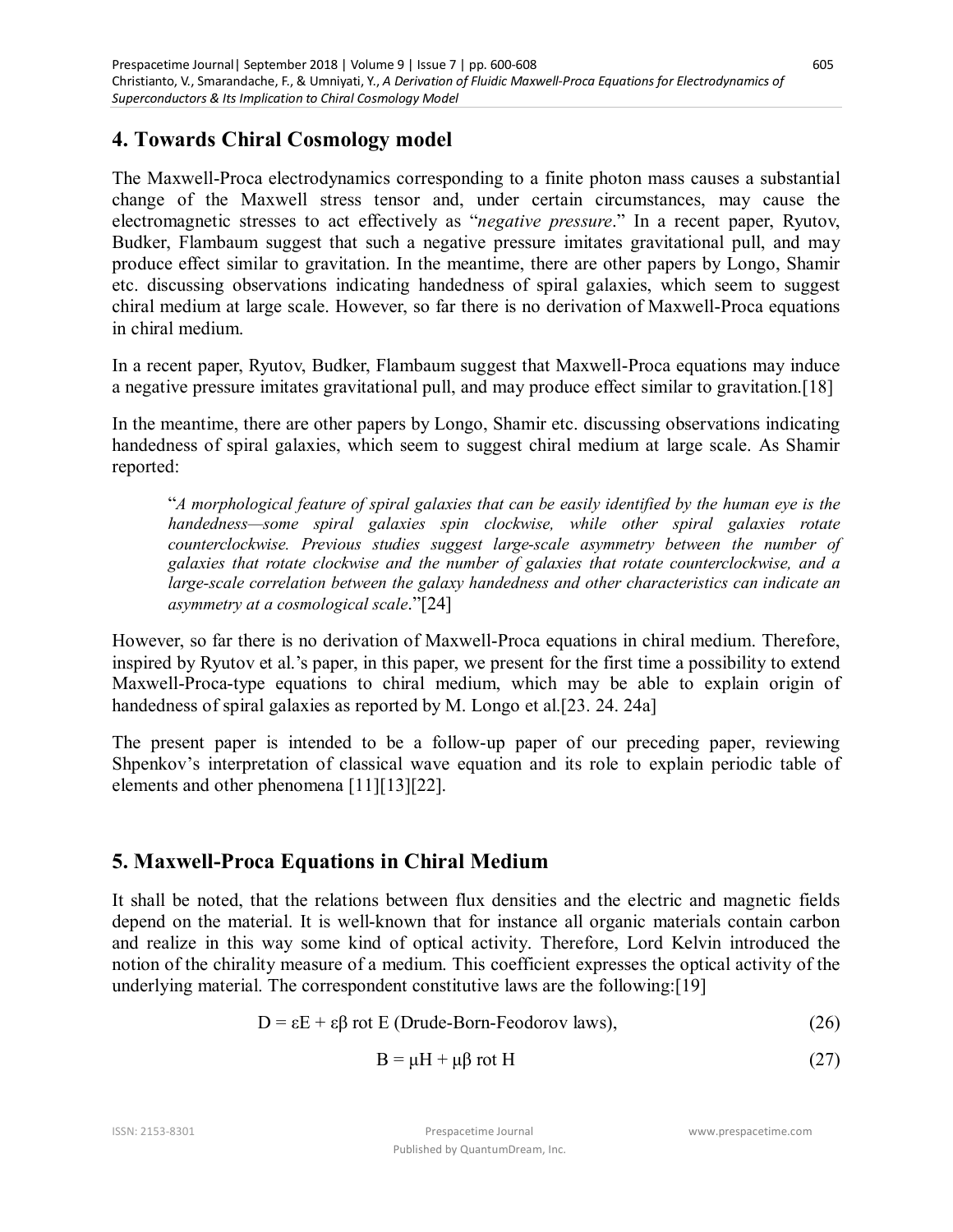where  $e = E(t, x)$  is the electric permittivity,  $j = p(t, x)$  is the magnetic permeability and the coefficient β describes the *chirality measure* of the material.[2]

Now, since we want to obtain Maxwell-Proca equations in chiral medium, then eq. (12) should be replaced with eq. (26). But such a hypothetical assertion should be investigated in more precise way.

Since according to Blackledge, the Proca equations can be viewed as a unified wavefield model of electromagnetic phenomena [7], then we can also regard the Maxwell-Proca equations in chiral medium as a further generalization of his *unified wavefield picture* into the realm of superconductors and may be also in cosmology modeling too.

### **6. Conclusion**

One of our aims with the present paper is to propose a combined version of London-Proca-Hirsch model for electrodynamics of superconductor. Considering that Proca equations may be used to explain electrodynamics in superconductor, the proposed fluidic London-Proca equations may be able to describe electromagnetic of superconductors. It is hoped that this paper may stimulate further investigations and experiments in particular for superconductors. It may be expected to have some impact to cosmology modeling too.

Another purpose is to submit a new model of gravitation based on a recent paper by Ryutov, Budker, Flambaum, who suggest that Maxwell-Proca equations may induce a negative pressure imitates gravitational pull, and may produce effect similar to gravitation. In the meantime, there are other papers by Longo, Shamir etc. discussing observations indicating handedness of spiral galaxies, which seem to suggest chiral medium at large scale (as we know, there are recent findings on carbon molecules from the outer space or interstellar medium too).

. However, so far there is no derivation of Maxwell-Proca equations in chiral medium. In this paper, we propose Maxwell-Proca-type equations in chiral medium, which may also explain (albeit hypothetically) origin of handedness of spiral galaxies as reported by M. Longo et al.

It may be expected that one can describe handedness of spiral galaxies by chiral Maxwell-Proca equations. This would need more investigations, both theoretically and empirically.

**Acknowledgment:** One of these authors (VC) dedicates this paper to Prof. Bo Lehnert, for his long research on Maxwell-Proca equations as the basis of RQED, which inspired this paper; and VC also dedicates this paper to Prof., Yu P. Rybakov for his excellent lectures around 9 years ago in RUDN. VC would also express his sincere thanks to Dr. George Shpenkov for sending his papers and books. Previous discussions on superconductors with Frank Lichtenberg from ETH Zurich is also appreciated*.*

*Received July 31, 2018; Accepted September 16, 2018*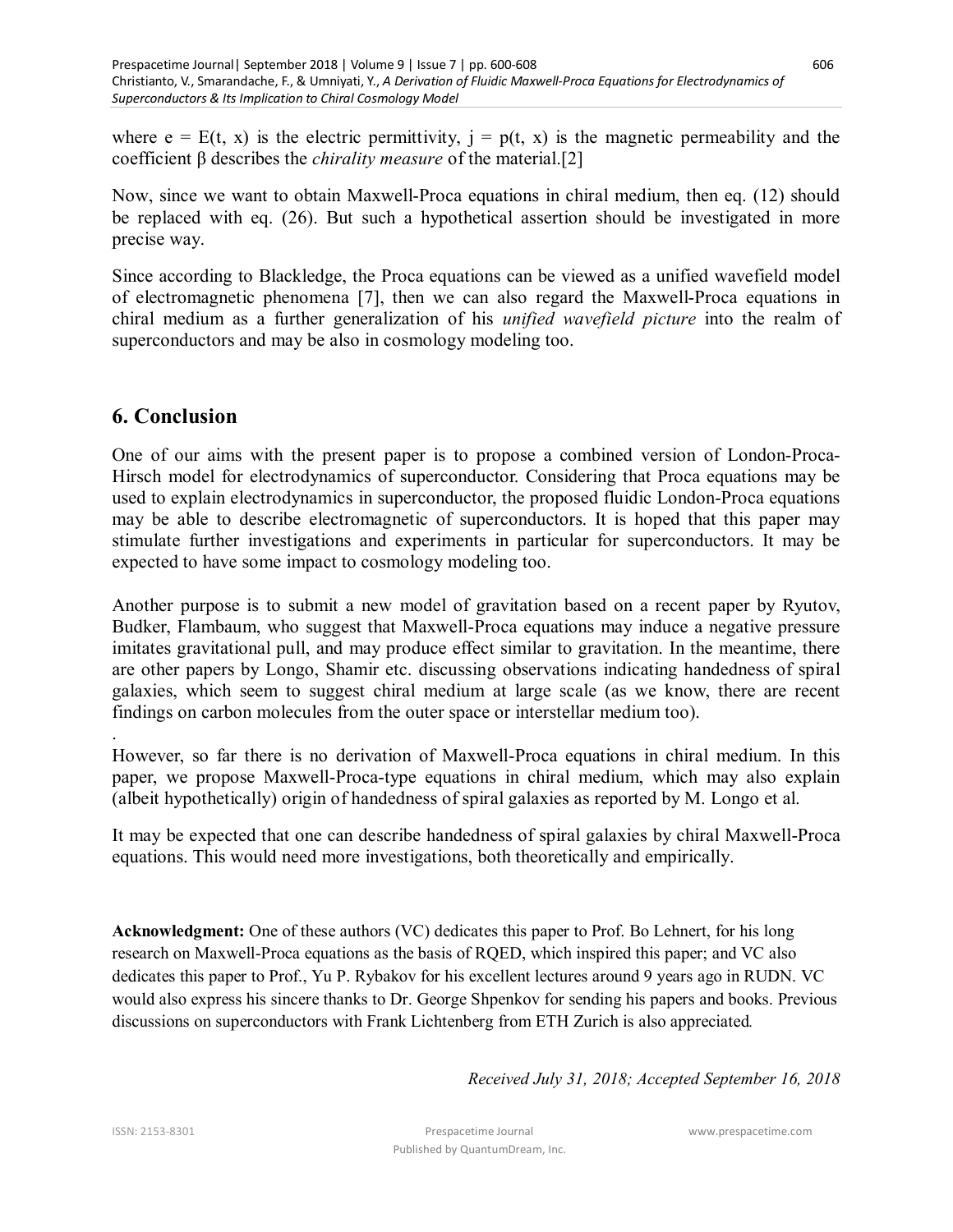# **References**

- [1] Hirsch, J.E. 2003. Electrodynamics of superconductors. arXiv:cond-mat/0312619 [cond-mat.str-el.]
- [2] Hirsch, J.E. 2012. Correcting 100 years of misunderstanding: electric fields in superconductors, hole superconductivity, and the Meissner effect. arXiv: 1202.1851 [cond-mat.supr-con]
- [3] Mario Liu. Hydrodynamics theory of Electromagnetic Fields in Continuous Media. *Phys. Rev. Lett*. Vol. 70 No. 23, 7 June 1993.
- [4] Tajmar, M. 2008. Electrodynamics in Superconductor explained by Proca equations. arXiv:condmat/0803.3080
- [5] de Matos, C.J., &Tajmar, M. 2006. Gravitomagnetic London Moment and the Graviton Mass inside a Superconductor. arXiv:gr-qc/0602591
- [6] Gondran, Michel. 2009. Proca equations derived from first principles. arXiv:0901.3300 [quant-ph], URL: http://arxiv.org/pdf/0901.3300.pdf
- [7] Blackledge, Jonathan M. 2007. An Approach to Unification using a Linear Systems Model for the Propagation of Broad-band Signals. *ISAST Transaction on Electronics and Signal Processing*, Vol. 1, No. 1, 2007. URL: http://eleceng.dit.ie/papers/100.pdf
- [8] Demir, Suleyman. 2013. Space-time algebra for the generalization of gravitational field equations. *Pramana* Vol. 80 No. 5 (Indian Academy of Sciences), May 2013, 811-823. URL: http://www.ias.ac.in/pramana/v80/p811/fulltext.pdf
- [9] Schwinger, Julian, DeRaad, Jr., Lester L., Milton, Kimball A., & Tsai, Wu-yang. 1998. *Classical Electrodynamics*. Reading, Massachusetts: Perseus Books. p. 591.
- [10] Christianto, Victor; Smarandache, Florentin; Umniyati, Yunita. A derivation of Maxwell-Proca Equations in Chiral Medium, and implications to galaxy handedness. Submitted to Prespacetime J, may 2018.
- [11] Christianto, Victor. 2014. A Review of Schrödinger Equation and Classical Wave Equation. *Prespacetime Journal*, May 2014. URL: www.prespacetime.com. Also available at: http://vixra.org/abs/1404.0020
- [12] Christianto, Victor. 2014. A derivation of GravitoElectroMagnetic Proca equations in fractional space. *Prespacetime Journal*, May 2014. URL: www.prespacetime.com.
- [13] Christianto, Victor. 2014. An Outline of Cosmology based on Interpretation of The Johannine Prologue. *Bull. Soc. Math. Services and Standards* (BSMASS), Sept. 2014. URL: www.scipress.com
- [14] Christianto, Victor & Rahul, Biruduganti. 2014. A derivation of Proca equations on Cantor Sets: A Local Fractional Approach. *Bull. Mathematical Sciences and Applications* (BMSA), Nov. 2014. URL: www.bmsa.us
- [15] Kruglov, S.I. 2004. "Square root" of the Proca equation: Spin-3/2 field equation. arXiv:hepth/0405088
- [16] Dressel, M. 2013. Electrodynamics of Metallic Superconductors. *Adv. Cond. Matt. Phys*. Article ID 104379. http://dx.doi.org/10.1155/2013/104379
- [17] Candemir, Nuray; Tanish, Murat; Ozdas, Kudret and Demir, Suleyman. 2008. Hyperbolic Octonionic Proca-Maxwell equations. *Z. Naturforsch*. 63a, 15-18 (2008). URL: http://www.znaturforsch.com/s63a/s63a0015.pdf
- [18] D.D. Ryutov, D. Budker, V.V. Flambaum. A hypothetical effect of the Maxwell-Proca electromagnetic stresses on galaxy rotation curves. arXiv: 1708.09514 (2017)
- [19] W. Sproessig & E. Venturino. An alternative approach for solving Maxwell equations. Part of *Algorithms For Approximation IV. Proceedings of the 2001 International Symposium*.
- [20] Carlos V. Gonzalez, et al. An enhanced vector diagram of Maxwell's equations for chiral media. Rev. *Fac. Ing. Univ. Antioquia* N.° 62 pp. 137-144. Marzo, 2012